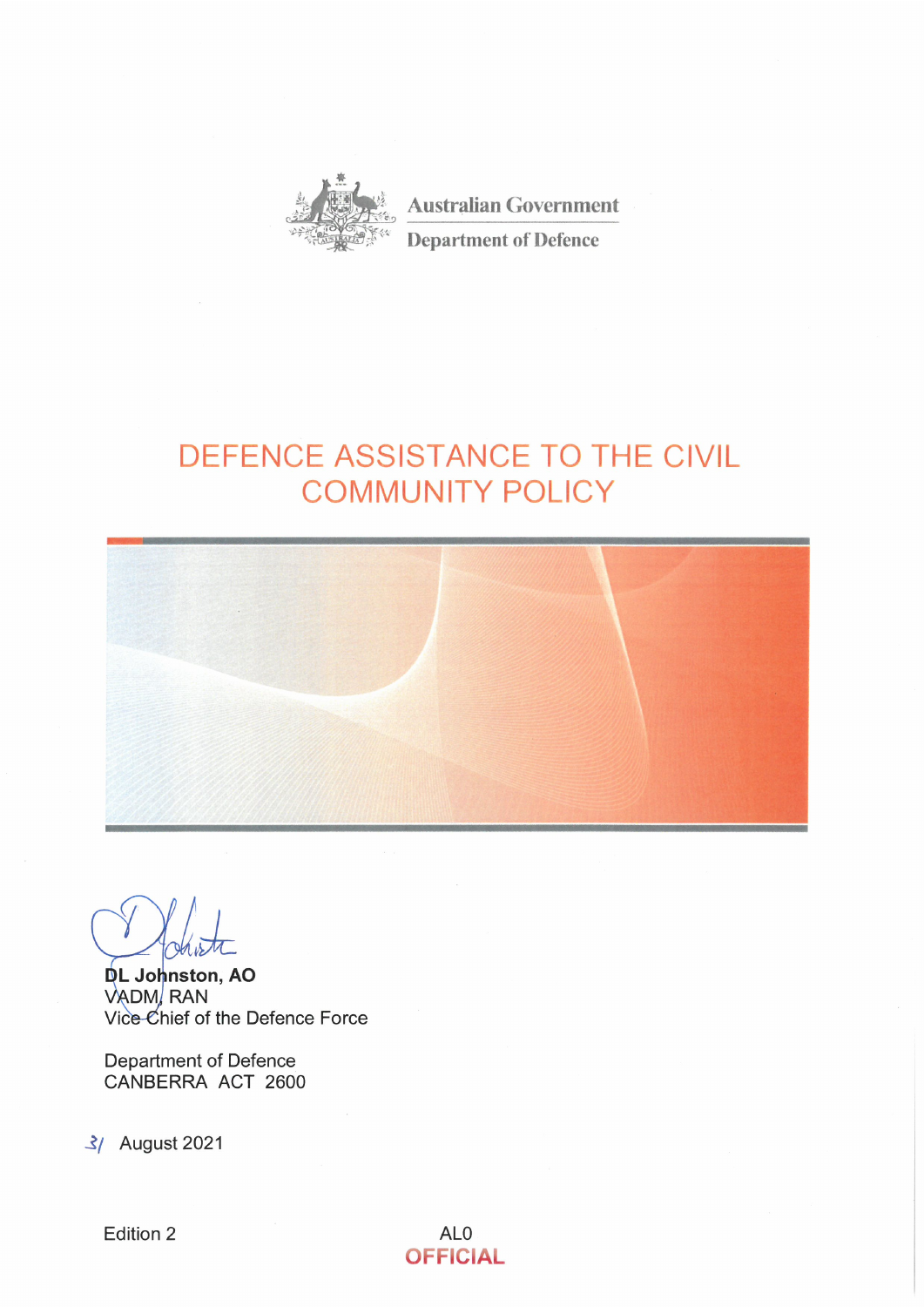# DEFENCE ASSISTANCE TO THE CIVIL COMMUNITY POLICY

| Issued by:                  | The Defence Assistance to the Civil Community Policy (this policy) has<br>been issued by the Vice Chief of the Defence Force (VCDF)                                                                                                                                                                                                                                                                                                                                                                                |
|-----------------------------|--------------------------------------------------------------------------------------------------------------------------------------------------------------------------------------------------------------------------------------------------------------------------------------------------------------------------------------------------------------------------------------------------------------------------------------------------------------------------------------------------------------------|
| Purpose:                    | This policy describes the agreed approach to providing Defence<br>assistance to the civil community (DACC). It covers emergency and<br>non-emergency assistance within Australia and its territories. This<br>policy includes concepts and principles to be applied by Defence<br>personnel to effectively and efficiently manage Defence assistance to<br>the civil community where use of force, or potential use of force<br>(including intrusive or coercive acts), is not involved.                           |
|                             | This policy is supported by the <b>Defence Assistance to the Civil</b><br><b>Community Manual.</b> The DACC manual provides support for Defence<br>personnel to enable them to meet the intended outcomes of this<br>policy. It should be read in conjunction with this policy document.                                                                                                                                                                                                                           |
| Scope and<br>applicability: | This policy is an administrative policy framework document. It applies<br>to all Defence personnel.                                                                                                                                                                                                                                                                                                                                                                                                                |
|                             | The terms of a relevant contract may extend the application of this<br>policy to a person/s engaged under a contract.                                                                                                                                                                                                                                                                                                                                                                                              |
|                             | <b>Defence Instruction – Administrative policy should be read in</b><br>conjunction with this policy. In accordance with <b>Defence Instruction</b> –<br><b>Administrative policy, the Secretary and the Chief of the Defence</b><br>Force (CDF) require Defence personnel to comply with this policy.<br>Defence personnel who award or manage contracts should consider<br>whether there is a specific and documented reason to include the<br>requirement to comply. If so, include such terms in the contract. |
| Management:                 | This policy will be reviewed within two years from its date of issue. A<br>review may occur sooner to ensure it continues to meet the intended<br>policy outcome/s.                                                                                                                                                                                                                                                                                                                                                |
| Availability:               | The latest version of this policy is only available from Defence Admin<br>Policy Documents web site. Its currency cannot be guaranteed if<br>sourced from other locations.                                                                                                                                                                                                                                                                                                                                         |
| Policy domain:              | Military Command Support domain                                                                                                                                                                                                                                                                                                                                                                                                                                                                                    |
| Accountable officer:        | Vice Chief of the Defence Force                                                                                                                                                                                                                                                                                                                                                                                                                                                                                    |
| Policy owner:               | <b>Head Military Strategic Commitments</b>                                                                                                                                                                                                                                                                                                                                                                                                                                                                         |
| Policy contact:             | Director General Military Strategic Commitments                                                                                                                                                                                                                                                                                                                                                                                                                                                                    |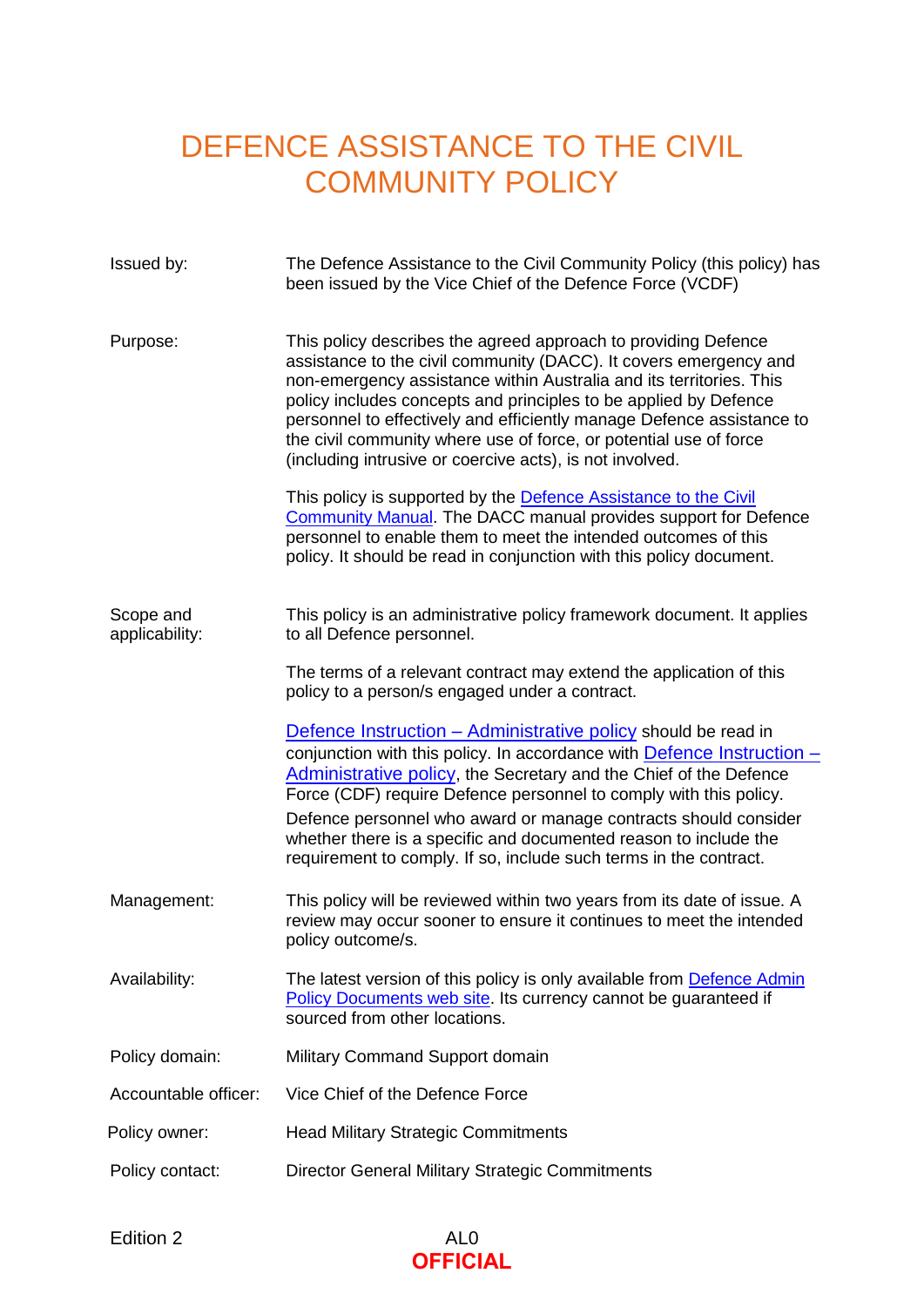# **DEFENCE ASSISTANCE TO THE CIVIL COMMUNITY POLICY**

# **POLICY STATEMENT**

1.1 Defence recognises the importance of supporting the Australian community and the re-assurance Defence Assistance to the Civil Community (DACC) can provide to the people of Australia in times of crisis.

1.2 The Defence Assistance to the Civil Community Policy (this policy) establishes the DACC framework and provides the arrangements by which Defence makes decisions regarding the provision of assistance to the civil community. This policy includes concepts and principles to inform Defence personnel who are making decisions about the provision of DACC. The application of these concepts and principles enables Defence personnel to meet the intended outcomes of this policy. Head Military Strategic Commitments is responsible for ensuring the alignment of DACC policy with Australian Government crisis management arrangements and providing the interface between Defence and whole of government stakeholders. Defence personnel are supported by guidance, information and procedures described in the [DACC Manual,](https://objective/id:BN20376121) managed by Military Strategic Commitments Division.

1.3 Defence provides support to the community under a range of different frameworks. The three main forms of community-requested assistance provided by Defence to civil authorities and organisations within Australia are:

a. Defence Assistance to the Civil Community (DACC)

b. Defence Force Aid to the Civil Authority (DFACA); and

c. Defence Estate Civil Use.

1.4 DFACA is not considered DACC and is addressed in separate policy. [Defence Estate Civil Use Policy](http://intranet.defence.gov.au/home/documents/data/publications/policy-documents/Defence-Estate-Civil-Use-Policy.pdf) provides guidance when DACC provisions can facilitate use of Defence Estate to the community.

1.5 Through the 2020 Defence Strategic Update, Government has directed Defence to enhance its support to civil authorities in response to national and regional crises and natural disasters such as pandemics, bushfires, floods or cyclones. Defence is committed to assisting the civil community in both emergency and non-emergency situations. DACC is a mechanism by which Defence achieves this effect. DACC support is not to involve the use, or potential use, of force (including intrusive or coercive acts) by Defence members.

# **RATIONALE**

1.6 DACC provides a highly responsive and agile policy framework through which Defence can assist other organisations or agencies. This assistance delivers an outcome or effect at a time when the recipient's own resources are unlikely to be sufficient and/or have been overwhelmed. It can also include an activity of significance where there is a mutually beneficial outcome for Defence in providing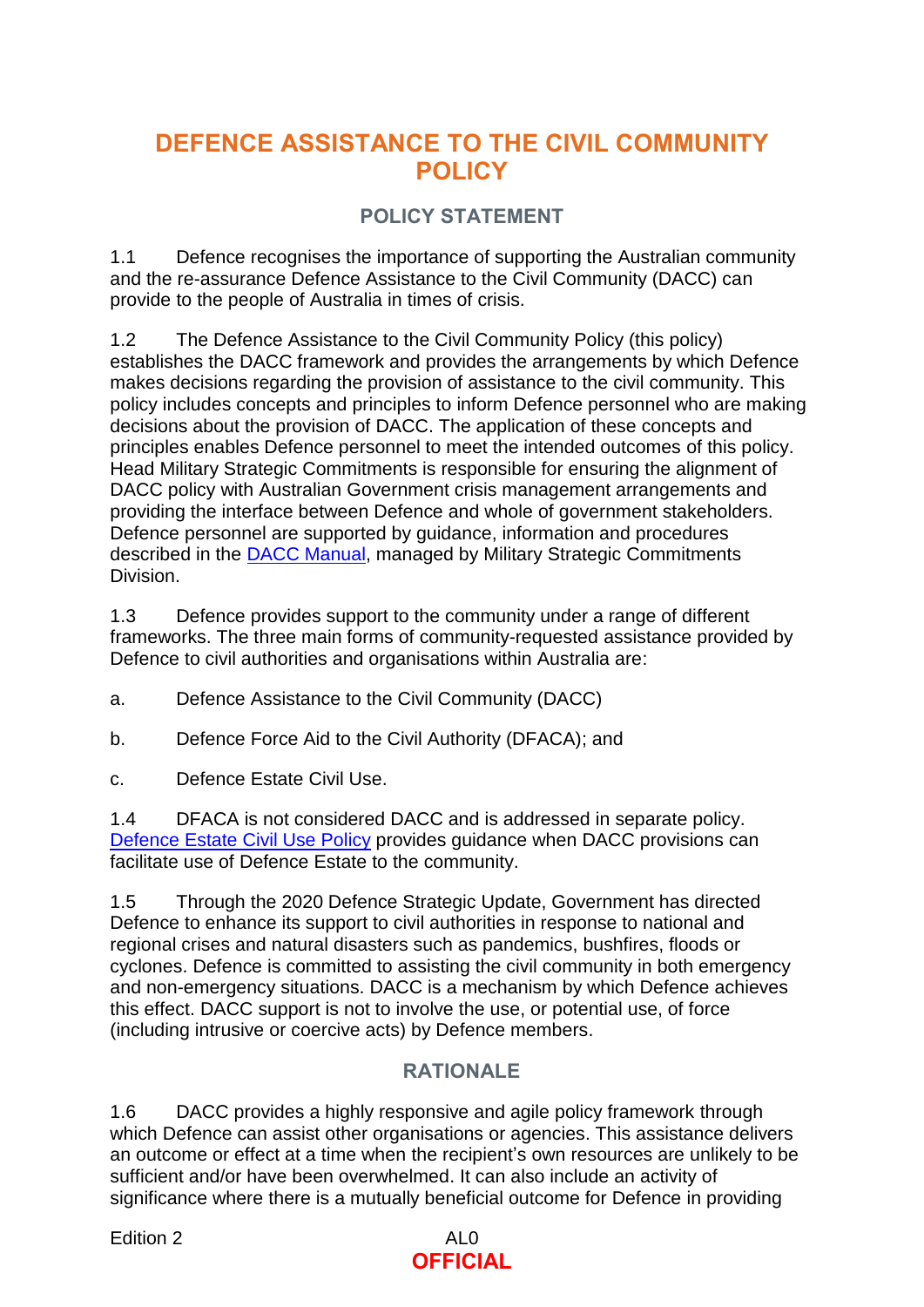assistance. Although states and territories have primary responsibility for domestic disaster response within their jurisdiction, Defence support to civilian agencies in times of major disasters and emergencies has been a consistent policy of Australian Government physical assistance. The DACC arrangements exist to guide decisionmakers in the application of Defence resources to provide support outside the core business of military operations to defend Australia and its national interests to advance Australia's security and prosperity.

# **OUTCOMES**

1.7 Defence is to provide the appropriate level of response in both emergency and non-emergency situations based on Australian Government direction, requests for non-financial assistance from state and territory governments, and in accordance with the direction contained within this policy and procedures outlined in the DACC [Manual.](https://objective/id:BN20376121)

1.8 The provision of DACC requires a continuous evaluation of the readiness of the Defence resources necessary to achieve the Australian Government's expected Defence outcomes. Specifically, the CDF Preparedness Directive (CPD) and Defence Requirements Management Module (DRMM) provides the preparedness requirements that will allow Defence to meet the expectations of the Australian Government in times of emergency through the relevant Strategic Tasks.<sup>1</sup>

# **KEY PRINCIPLE ONE – DACC PROVISIONS**

1.9 Historically, in times of national crisis or large-scale disaster, Defence has assisted the Australian civilian community when in need, to save human life, alleviate human suffering or prevent loss or damage to property. The diverse demands of the contemporary strategic environment require Defence capabilities, which are able to respond to the Australian Government's requirements, in terms of both defending Australia and meeting domestic essential community support requirements.

1.10 The provision of DACC is based on a number of factors and deliberate consideration is required to ensure Defence resources are used to deliver the core business of Defence. Before DACC is provided, assistance is to be requested, agreed to, and approval notified by Defence<sup>2</sup> under the relevant process in the DACC [Manual.](https://objective/id:BN20376121) The decision to provide DACC support and commit Defence assets will depend on each circumstance and in full consideration of prevailing operational, fiscal and policy conditions. DACC support is normally short-term in nature, provided on a non-enduring basis and does not grant any rights to the organisation or individual receiving assistance.



<sup>&</sup>lt;sup>1</sup> The CPD and DRMM reside on the DSN.

<sup>2</sup> Requests for Australian Government non-financial government assistance, categorised as DACC 2 or 3, is to be formally requested through Emergency Management Australia.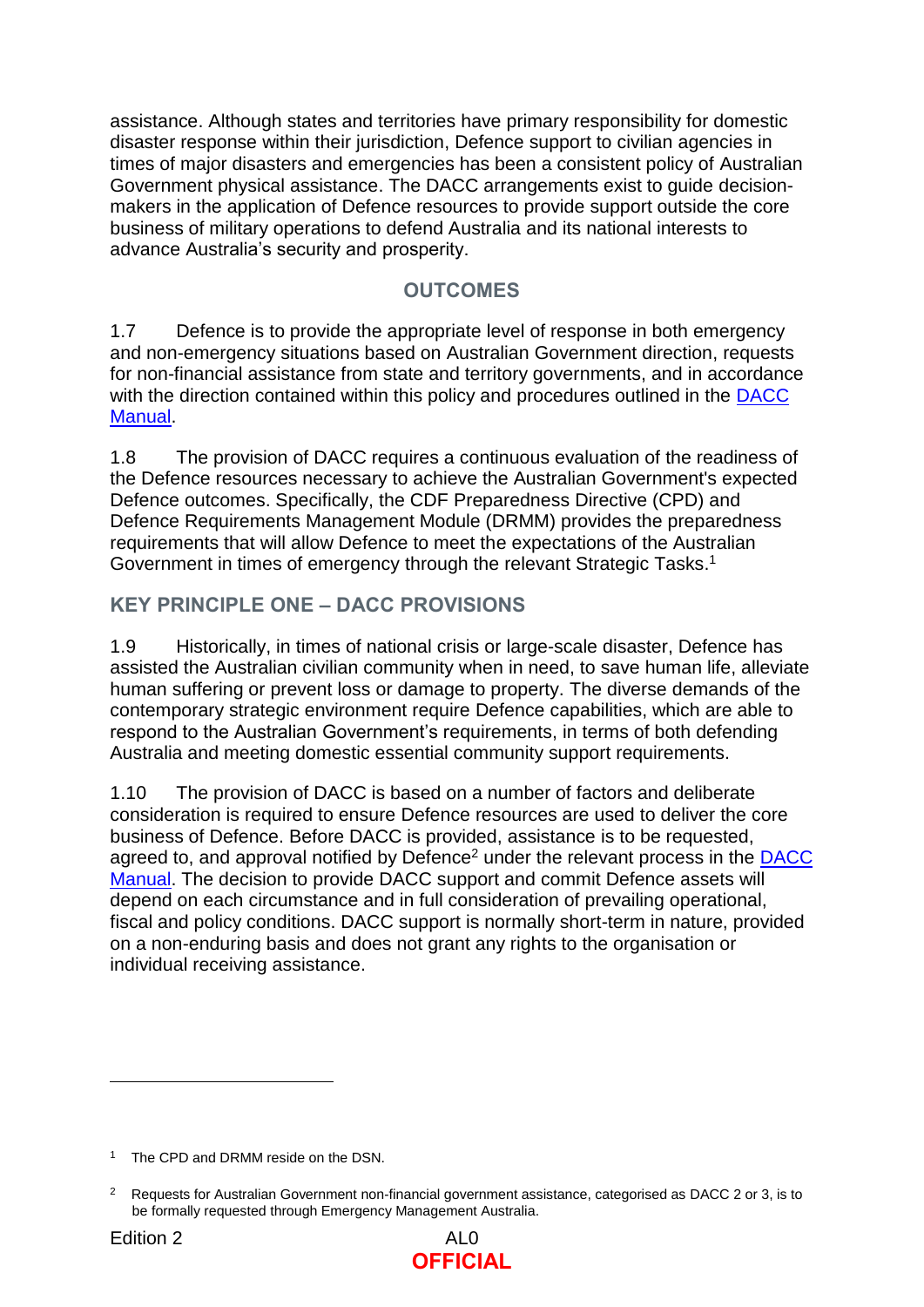# **KEY PRINCIPLE TWO – DACC CATEGORISATION**

1.11 DACC is divided into two classes, emergency and non-emergency, and comprises 'six categories' as follows:

- a. Emergency Assistance<sup>3</sup> **:**
	- (1) Category 1 local emergency assistance (DACC 1)
	- (2) Category 2 significant crisis response or relief assistance (DACC 2)
	- (3) Category 3 significant recovery assistance (DACC 3).
- b. Non-emergency Assistance**:** 
	- (1) Category 4 local non-emergency assistance of a minor nature (DACC 4)
	- (2) Category 5 significant non-emergency assistance (DACC 5)
	- (3) Category  $6$  support to law enforcement (DACC  $6$ ).

#### **KEY PRINCIPLE THREE – DACC SUITABILITY**

- 1.12 The following examples of Defence functions are not considered DACC:
- a. Defence assistance to domestic Australian law enforcement agencies where the use, or potential use, of force (including intrusive or coercive acts) is required by Defence members. This is categorised as DFACA and initiated under Part IIIAAA of the *Defence Act 1903*, and is excluded from DACC provisions.
- b. Defence assistance to recognised domestic military ceremonial or military commemorative activities, including ANZAC Day and Australia Day unless the support meets the threshold for a High Profile Public Event. 4
- c. Defence ceremonial support to Royal and Vice Regal appointments and to local, state, territory and federal governments.
- d. Service Band support unless the support meets the threshold for a High Profile Public Event.
- e. Flypasts and flying displays conducted by Navy, Army and Air Force, unless the support meets the threshold for a High Profile Public Event in which case it is considered DACC.<sup>5</sup>



<sup>3</sup> The [Australian Government Crisis Management Framework,](https://pmc.gov.au/resource-centre/national-security/australian-government-crisis-management-framework) managed by the Department of Prime Minister and Cabinet, reflects the emergency DACC provisions.

<sup>4</sup> Defence assistance meeting the threshold for a High Profile Public Event is considered DACC 5.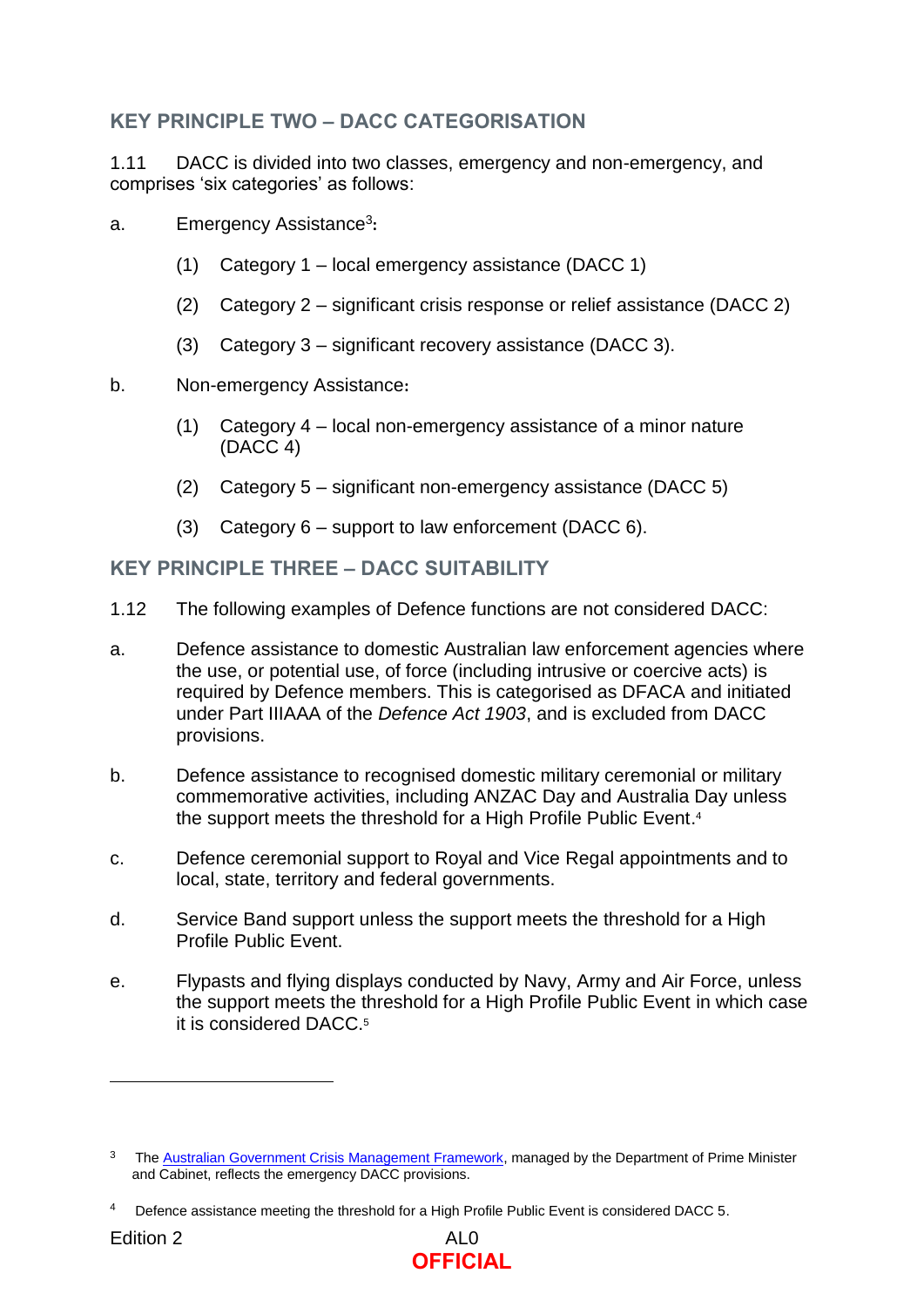- f. Defence assistance to media, entertainment or non-news media activities, including print, broadcast and online media; television and radio programs; films; documentaries; commercials; music videos; corporate videos; social media; and books. Requests for support of this nature should be directed to [Defence Media](mailto:media@defence.gov.au)<sup>6</sup> in Media and Communications Branch for consideration in accordance with the [Media and Communication Policy.](http://intranet.defence.gov.au/home/documents/data/DEFPUBS/DEPTMAN/MC/Media_and_Communication_policy.pdf)
- g. Defence assistance to school aged work experience programs. Refer to the Defence [Youth Policy Manual.](https://www.defenceyouth.gov.au/youth-safety/youth-policy-manual-youthpolman/)
- h. Defence ship visits to domestic ports and related Sea Day Activities. These are core maritime tasks coordinated by Navy.
- i. Any activities conducted or support provided outside of Australian territory or beyond Australian maritime jurisdiction.
- j. Managing military unexploded ordnance (actioned by Joint Explosive Ordnance Support). See [Defence Unexploded Ordnance Management](http://intranet.defence.gov.au/home/documents/data/publications/policy-documents/Defence-Unexploded-Ordnance-Management-Policy.pdf)  [Policy.](http://intranet.defence.gov.au/home/documents/data/publications/policy-documents/Defence-Unexploded-Ordnance-Management-Policy.pdf)<sup>7</sup>
- k. Defence-initiated support is not categorised as DACC. This includes activities initiated by Defence Force Recruiting (DFR). Defence-initiated activities are to be funded and managed by relevant Groups and Services.
- I. Circumstances as articulated in [Defence Estate Civil Use Policy.](http://intranet.defence.gov.au/home/documents/data/publications/policy-documents/Defence-Estate-Civil-Use-Policy.pdf)<sup>8</sup>
- m. The provision of emergency health care to civilians by Defence health personnel to save life and relieve suffering when civilian health resources are not readily available. Refer to the [Defence Health Manual.](http://intranet.defence.gov.au/home/documents/home/publications/manuals/defence-health-manual.htm)

- 7 http://intranet.defence.gov.au/home/documents/data/publications/policy-documents/Defence-Unexploded-Ordnance-Management-Policy.pdf.
- 8 [http://intranet.defence.gov.au/home/documents/data/publications/policy-documents/Defence-Estate-Civil-Use-](http://intranet.defence.gov.au/home/documents/data/publications/policy-documents/Defence-Estate-Civil-Use-Policy.pdf)[Policy.pdf](http://intranet.defence.gov.au/home/documents/data/publications/policy-documents/Defence-Estate-Civil-Use-Policy.pdf).

<sup>&</sup>lt;sup>5</sup> Service aviation displays are conducted in accordance with [SI\(AVN\)OPS 3-104: Flying and Static Displays,](http://drnet/Army/FORCOMD/AVN/AvnAwDir/SiteAssets/Pages/OPAW/SI(AVN)OPS%20ED%205%20AL%208%20%2019NOV20%20Print%20Pack.pdf) AC [SI\(OPS\) 03–08 Flypasts and Flying Displays](https://objective/id:AC1688119) and SI (NA) OPS 03-03 - [Flypasts, Flying Displays and](https://objective/id:E7695902/document/versions/published)  [Handling Demonstrations -](https://objective/id:E7695902/document/versions/published) DASR SPA 30 for Navy, Army and Air Force respectively.

<sup>&</sup>lt;sup>6</sup> media@defence.gov.au.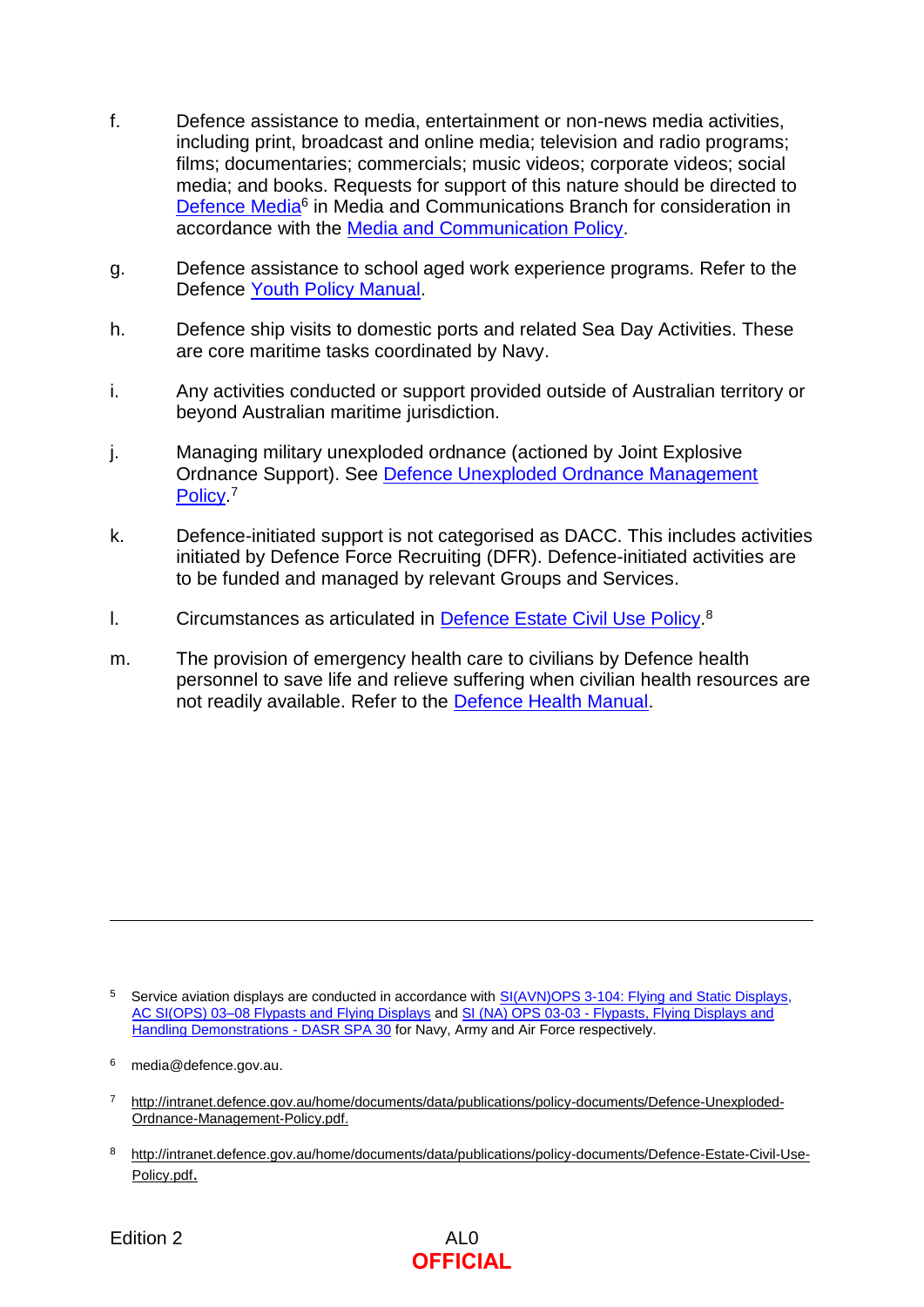# **KEY PRINCIPLE FOUR – DACC APPROVING AUTHORITIES**

1.13 DACC support cannot be undertaken by Defence without correct approvals. The following table details the approving authority for DACC support.

| <b>DACC</b>    | <b>Approving Authority</b> 9,10                                                                                                                               |
|----------------|---------------------------------------------------------------------------------------------------------------------------------------------------------------|
| 1              | SADFO/BM, Unit Commander or designated JTF or DACC Commander                                                                                                  |
| 2              | CDF or as delegated                                                                                                                                           |
| 3              | CDF or as delegated                                                                                                                                           |
| $\overline{4}$ | SADFO or Unit Commander depending on type of support requested - where the<br>net additional cost of support does not exceed \$10,000.                        |
| 5              | MINDEF $-$ support requests greater than \$500,000;                                                                                                           |
|                | CDF - support requests \$500,000 or less;                                                                                                                     |
|                | VCDF, Head Military Strategic Commitments (HMSC) – multi-Service or Group<br>support \$250,000 or less;                                                       |
|                | Service Chiefs – single Service support \$250,000 or less;                                                                                                    |
|                | Deputy Service Chiefs, First Assistant Secretary Service Delivery (FASSD), First<br>Assistant Secretary Infrastructure (FASI) – support \$100,000 or less; or |
|                | Directors General Maritime, Land, Air or Estate Service Delivery - single Service<br>or Group \$50,000 or less.                                               |
| 6              | MINDEF - support requests greater than \$500,000;                                                                                                             |
|                | CDF – support requests \$500,000 or less;                                                                                                                     |
|                | VCDF, Head Military Strategic Commitments (HMSC) – multi-Service or Group<br>support \$250,000 or less;                                                       |
|                | Service Chiefs – single Service support \$250,000 or less;                                                                                                    |
|                | Deputy Service Chiefs, First Assistant Secretary Service Delivery (FASSD), First<br>Assistant Secretary Infrastructure (FASI) – support \$100,000 or less; or |
|                | Directors General Maritime, Land, Air, or Estate Service Delivery - single Service<br>or Group \$50,000 or less.                                              |

#### **Table–1: Approving authority for DACC support**

1.14 The decision not to charge for DACC assistance ('waive cost recovery') rests with the DACC support Approving Authority as listed at table 1, except:

a. Cost recovery will not occur for DACC 1, 2 and 4 due to the nature of those tasks.

<sup>9</sup> Single Service or Group authorities are authorised to commit resources within their remit unless there will be an impact on CPD and DRMM requirements. In these cases, DACC approvals need to be elevated to HMSC for approval coordination.

<sup>&</sup>lt;sup>10</sup> Approving authorities are limited to approving the use of capabilities and resources held within their responsibilities and delegations.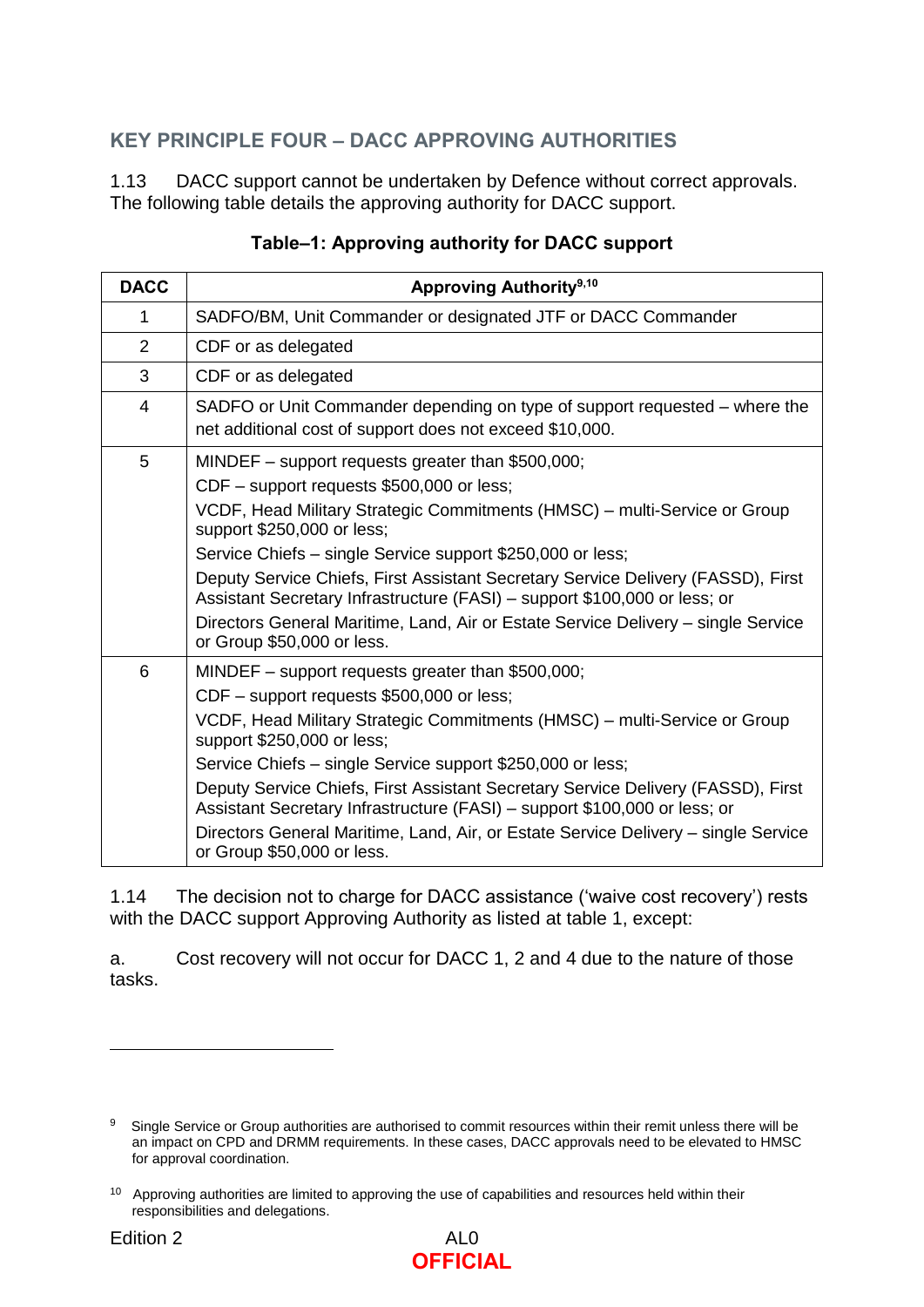b. Cost recovery for DACC 3, 5 and 6 support, which exceeds \$500,000, requires Minister for Defence approval, regardless of the initial approval authority.

1.15 Approving authorities are bound to act transparently and take responsible steps to avoid any conflicts of interest. [Defence Instruction Administrative Policy](http://intranet.defence.gov.au/home/documents/data/publications/instructions/DI-Administrative-Policy.pdf)  AG 5 – [Conflict of interest and declarations of interest](http://intranet.defence.gov.au/home/documents/data/publications/instructions/DI-Administrative-Policy.pdf) refers.

#### **KEY PRINCIPLE FIVE – DACC APPROVAL CONSIDERATIONS**

1.16 Activities being considered for Defence support need to complement Defence's values, standards, priorities and goals. DACC Approving Authorities inform their decisions to support or not support DACC requests by considering the following aspects:

- a. Context. The nature and urgency of civilian requests for assistance need to be measured against the ability and capacity of the ADF to respond.
- b. Coordination. Defence will seek to coordinate any response to a state or territory government entity request for assistance as part of a whole of government approach. As such, when the [Australian Government Disaster](https://www.homeaffairs.gov.au/emergency/files/plan-disaster-response.pdf)  [Response Plan \(COMDISPLAN\)](https://www.homeaffairs.gov.au/emergency/files/plan-disaster-response.pdf) is active, all requests related to that COMDISPLAN are to be coordinated through EMA where practicable.
- c. Classification.
	- (1) The nature of assistance qualifying as DACC, or an alternative type of non-DACC assistance such as ceremonial activities or DFR.
	- (2) Event support is not to be reliant on Defence to be successful and the civilian organisation must be deemed able to manage the event successfully.
	- (3) Non-Defence alternatives. It is the responsibility of the requesting organisation to provide a response and/or resources in the first instance. The availability of other government agencies or commercial alternatives and the implications and perceptions of Defence competing with the private sector (the availability of commercial alternatives should not, by itself, exclude Defence providing the support).
- d. Capacity.
	- (1) The effect on Defence operations, force generation and force preparation commitments and other associated core programs, such as maintenance and supply.
	- (2) The capacity to provide goods and services (diversion of resources) and the potential impacts this could have on Defence meeting its Government directed requirements.
	- (3) The need to support concurrent DACC activities and the prioritisation considerations for each.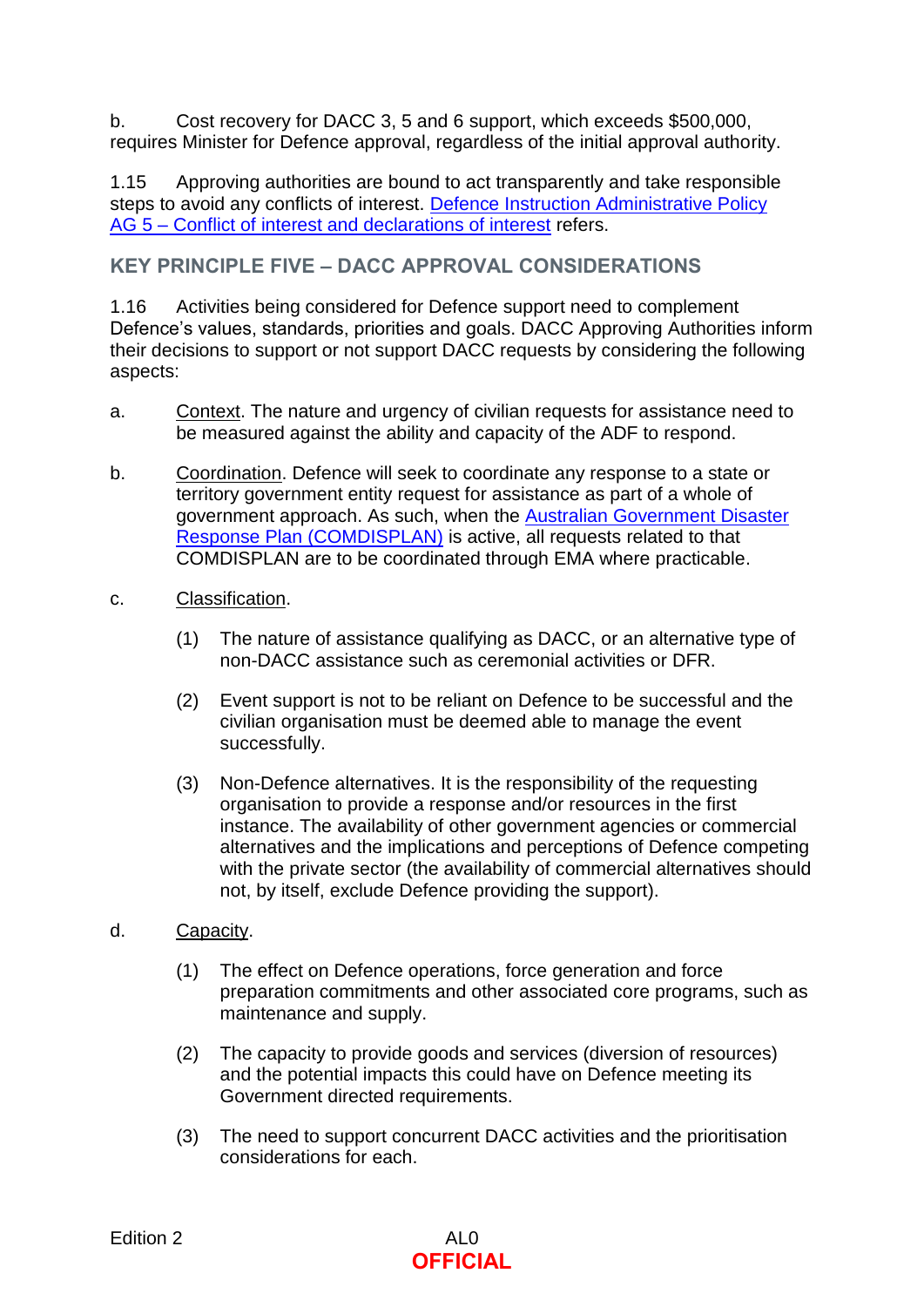- (4) The ability to sustain a DACC activity, and consideration of the need to rotate forces for an extended period.
- e. Reputation.
	- (1) The reputational benefit to Defence, the ADF or the Service(s) in return for the assistance or the reputational risk if no action is taken or if the support cannot be completed.
	- (2) The potential for criticism by other civil entities who might perceive Defence has favoured one entity over another.
	- (3) The possibility the provision of DACC may be seen as a substitute for the usual avenues of funding or assistance available to non-profit organisations or government agencies and the provision of support will establish a precedence.
	- (4) The request is to complement Defence policies and programs such as, but not limited to: [the Defence White Paper; Pathway to Change:](https://www1.defence.gov.au/strategy-policy) [Evolving Defence Culture; the Defence Strategic Update, the Defence](https://www1.defence.gov.au/strategy-policy)  [Transformation Strategy](https://www1.defence.gov.au/strategy-policy) and [Joint Sec/CDF Directive 2021/02 –](https://objective/id:BN28518938) [Defence Engagement with the Australian Community.](https://objective/id:BN28518938)

#### f. Return on Investment.

- (1) The assistance raises the awareness and increases community understanding of Defence.
- (2) Assists in meeting the communication priorities/objectives as outlined in [Defence Communication Strategy](http://drnet.defence.gov.au/AssociateSecretary/Media-Communications-Publishing/Communication-Policy-Resources/Pages/Communications-Policy-and-Resources-Home.aspx) 2020.
- (3) Allows Defence to maximise strategic communications return on investment and consider Defence Force Recruiting priorities and other programs such as the engagement, recruitment and retention of women, people with a disability, people from culturally and linguistically diverse background, and Aboriginal and Torres Strait Islander people.

#### g. Finance.

- (1) The costs incurred for all DACC support will be funded from Service and Group budgets and associated financial risks and liabilities.
- (2) The basis and application of cost recovery including the circumstances in which a cost recovery variation or a cost recovery waiver may apply (reasons for not recovering costs are to be fully articulated in writing as part of the approval process for all DACC categories).

#### h. Legal.

(1) The requirement for recipients to provide an indemnity and or hold and maintain insurance to protect the Australian Government against liability for personal injury, death, property loss or damage and or third party claims arising from the execution of the support.

# **OFFICIAL**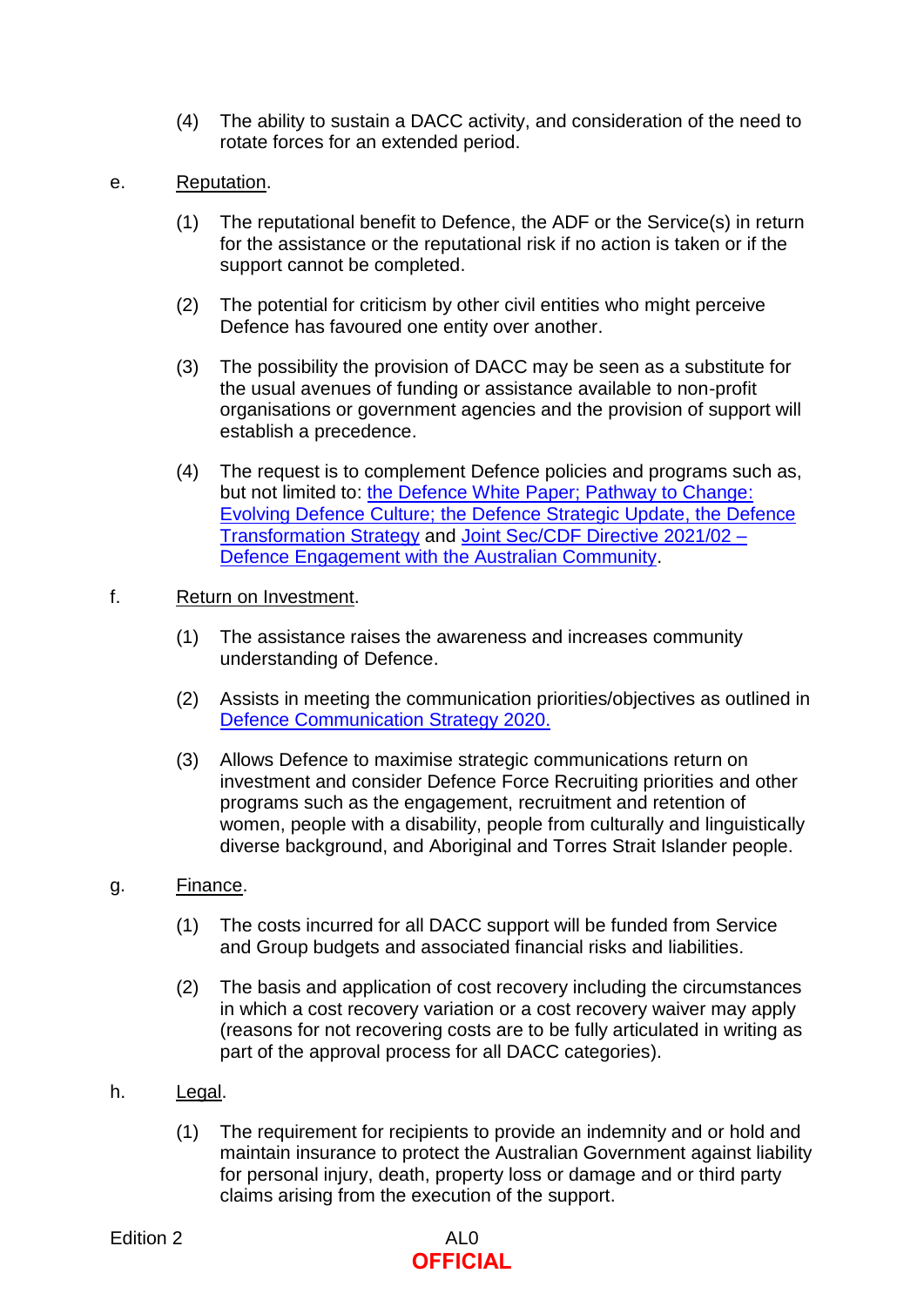- (2) Prior to execution of DACC support, Joint Operations Support Staff (JOSS) are to ensure a Deed or MOU applicable to the activity is formalised to cover the support being requested.<sup>11</sup>
- (3) The request/support should be compliant with Australian Government policy, regulations and policy principles.
- (4) DACC provisions can facilitate use of Defence Estate. However, where there is a recurring pattern, or extended period, of requested use of the Defence Estate for non-emergency DACC, a longer-term licence may be appropriate. In these circumstances, requested use should be referred to Estate and Infrastructure Group for consideration.<sup>12</sup>
- i. Safety.
	- (1) It should be noted the provision of DACC may provide unacceptable risk to the safety of Defence personnel. Consider the time and resources required, in the circumstances, to adequately prepare ADF force elements to accomplish DACC support safely with the lowest risk reasonably practicable.
	- (2) *Work Health and Safety Act 2011*<sup>13</sup> (WHS Act) obligations.

# **KEY PRINCIPLE SIX – DACC COMMAND AND CONTROL**

1.17 CDF will appoint a Joint Task Force (JTF), subordinate Joint Task Group (JTG), or a DACC Commander based on Chief of Joint Operations (CJOPS) recommendations, and should consider the scale, complexity and/or duration of support required, including whether it is in support of a national, multi-jurisdiction or single jurisdiction civil emergency. Where a DACC Commander has not been appointed, the approving authority or delegate will assume the responsibilities in accordance with Table1.

1.18 All Defence personnel assigned or attached in support of a DACC tasking will remain under the command of the ADF.

1.19 Federal, state and territory civil emergency management authorities are responsible for the management of civil emergencies within their jurisdiction. Any Defence support provided through DACC provisions is to be directed, prioritised and managed by the appropriate civil authority or community organisation. Defence personnel, however, are to remain under the command and control of Defence at all times.



<sup>&</sup>lt;sup>11</sup> Except where provisions in the DACC Manual do not require a Deed or MOU, such as DACC 1.

<sup>12</sup> [http://intranet.defence.gov.au/home/documents/data/publications/policy-documents/Defence-Estate-Civil-](http://intranet.defence.gov.au/home/documents/data/publications/policy-documents/Defence-Estate-Civil-Use-Policy.pdf)[Use-Policy.pdf](http://intranet.defence.gov.au/home/documents/data/publications/policy-documents/Defence-Estate-Civil-Use-Policy.pdf).

<sup>&</sup>lt;sup>13</sup> See Federal Register of Legislation for latest version at www.legislation.gov.au.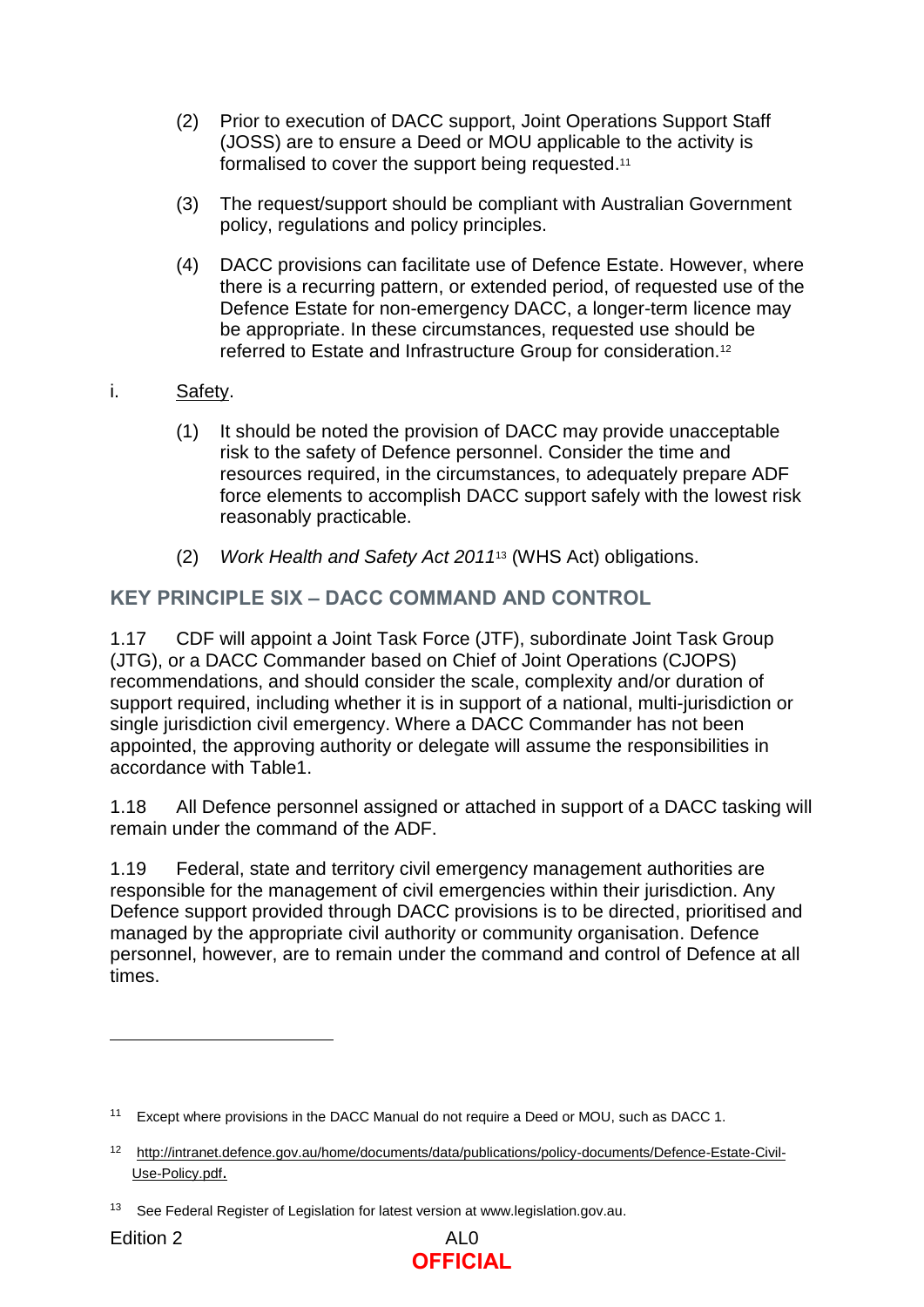1.20 Defence may receive offers of foreign military assistance. Accepting offers of foreign military assistance for DACC is the prerogative of the Australian Government, based on the national interest. Defence will support the Australian Government on military related aspects in their consideration of the offer. Emergency Management Australia is responsible for coordinating support from other international sources, including from overseas civilian agencies or commercial providers.

# **KEY PRINCIPLE SEVEN – MANAGING RISKS**

1.21 The [WHS](https://www.legislation.gov.au/Series/C2011A00137) Act 2011 imposes obligations on the Australian Government and on all Officers and Workers of Defence and applies to all DACC activities. In accordance with the [WHS](https://www.legislation.gov.au/Series/C2011A00137) Act 2011, the duty of care and due diligence requirements are fundamental for the protection of Defence personnel engaged in the provision of assistance described in this policy. Undertaking all reasonably practicable measures to eliminate, or at least minimise, the risk to the health and safety of Defence personnel and others engaged in DACC support is mandatory. Extant WHS reporting remains mandatory for Defence personnel engaged in DACC activities.

1.22 DACC support should be limited to that which can be accomplished within the standing core qualifications, skills and resources available to ADF elements at the time, which are then augmented by what reasonable additional mission training and resources can be provided within the available period. Except in the most extreme life-threatening situation, where any further delay may lead to loss of life, Defence personnel should be provided task appropriate training and resources required to accomplish the DACC task.

1.23 There are also legal and financial risks associated with the Australian Government providing DACC. Requesting organisations, in appropriate circumstances, are required to provide an indemnity to the Australian Government and to hold appropriate insurance before Defence assistance is provided. There are limited circumstances where a waiver of indemnity and insurance requirements may be appropriate.

# **KEY PRINCIPLE EIGHT – FINANCIAL REQUIREMENTS**

1.24 The overall approach to financial and budgetary management within Australian Government departments and agencies reflects the Government's commitment to a more commercial approach through recovery of costs for the provision of Government services.

1.25 All DACC support is to have a cost estimate using the [DFG cost recovery](https://objcdc7/id:BO8654974/document/versions/latest)  [calculator.](https://objcdc7/id:BO8654974/document/versions/latest) DACC 1 and 2 cost estimates are to be completed as part of the DACC administration requirements and DACC 3, 4, 5 and 6 cost estimates should be completed prior to Defence committing any resources.

1.26 The rationale to recommend a cost waiver must be documented and provided to the Delegate prior to the decision being made and Defence assistance accepted. The [DACC Manual](https://objective/id:BN20376121) details DACC cost recovery and waiver requirements.